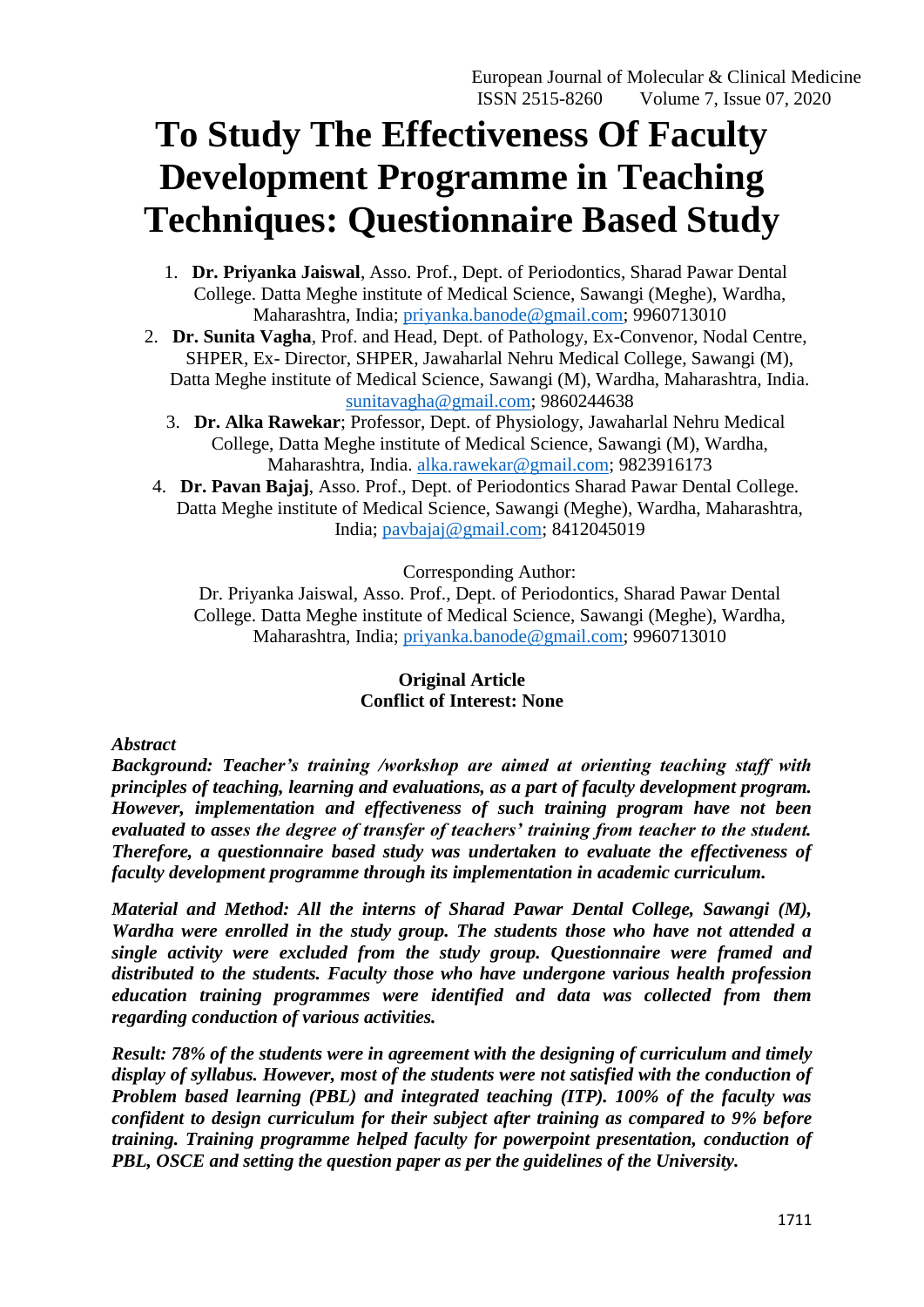*Conclusion : Our results confirm that the training package is feasible, acceptable and useful for teachers with possible reinforcement.*

*Keywords: Faculty development, questionnaire, teaching-learning.*

# **INTRODUCTION**

In the present milieu of enhanced responsibility, the assessment of learner is a crucial segment of an institute's training program. Associations regulating the program not exclusively are responsible for what representatives realize, they additionally are responsible for guaranteeing that workers move their insight to their work execution. While customary training assessment techniques center around utilizing the appraisal procedure to improve training conveyance, data ought to likewise be gathered to decide if training is helping the association to improve its business performance.<sup>1</sup>

As of late, however clinical advances have been comprehended and embraced by numerous establishments, the equivalent isn't valid for educational planning and implementation. There is a requirement for well-trained faculty who will help improve projects to deliver quality alumni. Along these lines, to address the issues of staff improvement and educator training later on one may begin arranging teacher training to meet the pace of change. $2$ 

The multiplication of teacher training programs began in late 1970s and the 1980s. Around then schools began to prepare their educators through short workshops, classes and microteaching techniques.<sup>3</sup> Similarly, teacher training programs are additionally begun in Medical Health Science.

"Datta Meghe Institue of Medical Sciences Deemed to be University (DMIMS, DU) being a health science university " runs assortments of academic programs in various disciplines at various levels. The training /workshop are planned at orienting teaching staff with standards of teaching, learning and evaluations, in building capacity of an instructor to obtain abilities as a piece of personnel improvement program. It is normal that trained teachers in teaching techniques will cultivate better learning in students and add to conveyance of value training including better students evaluation. DMIMS DU has been perceived as one of the Nodal preparing Center for Medical education in India and resources are being prepared here since year 2006. Be that as it may, usage and adequacy of such training program have not been assessed to survey the level of move of teachers" training from teacher to the student.

Therefore the present study was undertaken to evaluate the effectiveness of faculty development programme in teaching techniques through its implementation in academic curriculum.

The study was undertaken with the following objectives:

- 1. To study the perception of the student.
- 2. To study the perception of the trained faculty before and after training.
- 3. Assess the effectiveness of Faculty Development programme.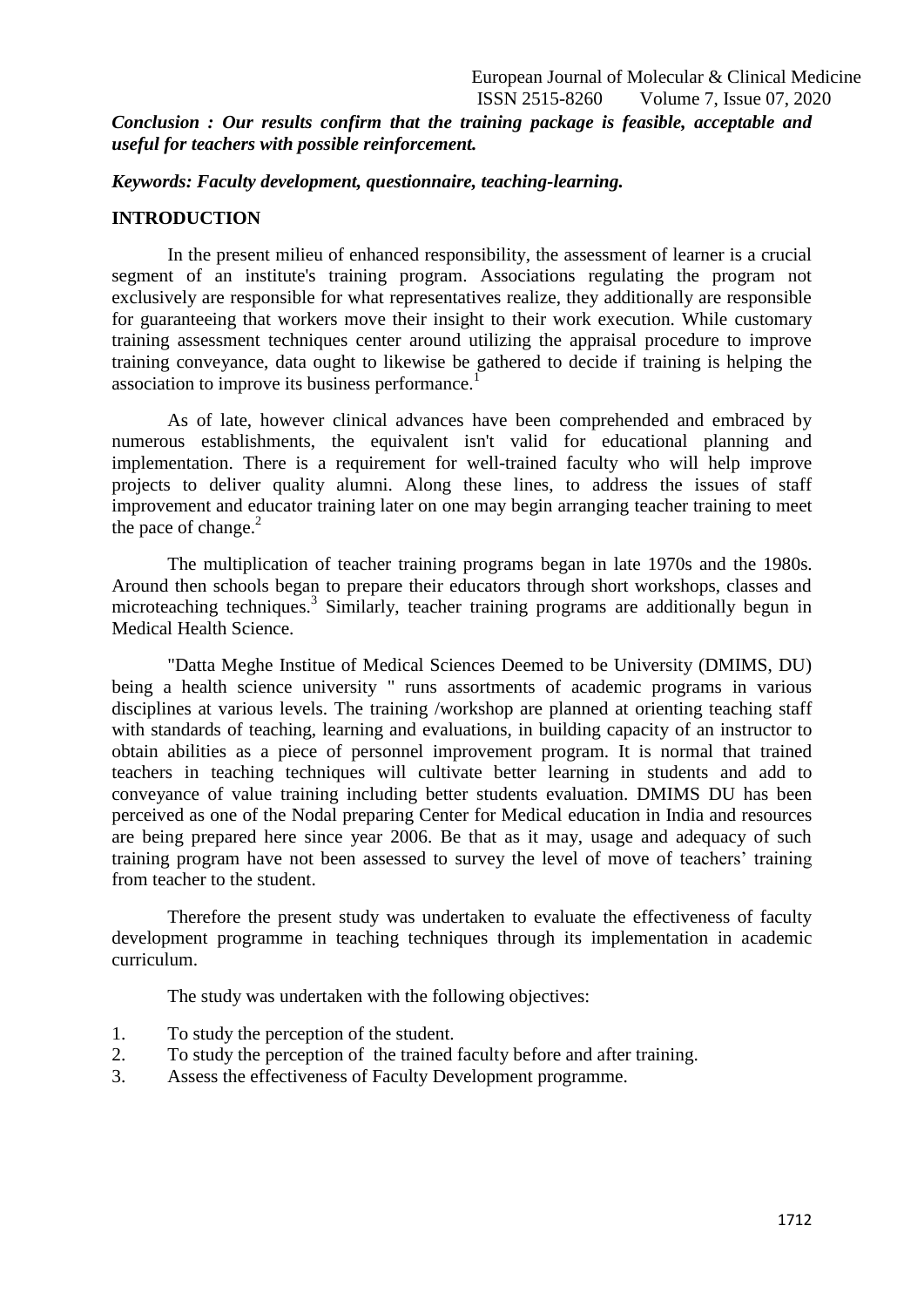#### **MATERIALS AND METHODS**

A short term questionnaire based study was conducted in "Sharad Pawar Dental College, Sawangi (M), Wardha", a unit of DMIMS DU. Total 74 interns of Dental College, were enrolled and participated in the study. Purpose behind selecting the interns was that, they have already undergone through first to final BDS course; so, they could have more clear ideas regarding curriculum, syllabus, teaching/learning methods and various assessment techniques. They can suggest their view clearly and frankly so that we could come to know how effectively teacher's training program has been and being implemented in academic curriculum.

Second population who participated in study was the trained faculty members (n=35) of Sharad Pawar Dental College, Sawangi (M), Wardha. The collected data had three categories of responses:

(1) A questionnaire survey of interns" participants to determine their perception about effectiveness of Faculty Development programme. Questionnaire was framed and distributed to the students containing 3 components of Faculty Development Programme as: Curriculum, teaching/learning methods and assessment. Each component comprises of 6-10 close-ended questions and 4 qualitative open ended responses. All the 3 category had items with "fivepoint Likert scale" (strongly disagree  $-1$ , disagree  $-2$ , neutral option  $-3$ , agree  $-4$  and strongly agree - 5) and responses to open-ended statements to document participants general views. For the analytical purpose, "scale 1 and 2 were merged together (category disagree), as 4 and 5 were merged and referred to as agree while retaining the category 3 as neutral response".

(2) A questionnaire survey of trained faculty participants" perception to evaluate their perception on usefulness of the workshop expressed in terms of qualitative open ended responses and scores for 7 items as close ended questions, where they had to rate their perception with the following score: " $1 = \text{Very Low}; 2 = \text{Low}; 3 = \text{Average}; 4 = \text{High}; 5 =$ Very High". For the analytical purpose, scale 1 and 2 were merged together (category low), as 4 and 5 were merged and referred to as high while retaining the category 3 as average response.

(3) Focus group discussion was conducted with the interns. 10 participants were randomly selected and were called for the discussion at seminar room, "Department of Periodontics, Sharad Pawar Dental College, Sawangi (M), Wardha" on scheduled time. Themes was designed and approved. One reporter was appointed to note down the suggestions and points of discussion.

All the data was compiled separately for three categories and analyzed for the outcome of the results. The responses of the faculty before training and after training were entered into MS Excel spreadsheet and analyzed by student's paired t test. A '*p*' value of less than 0.05 was considered statistically significant.

# **OBSERVATIONS AND RESULTS:**

All the participants (interns-74, faculty-35) responded to the questionnaire**.** Table 1 and figure 1, 2, and 3 shows agreement of the student for the proper functioning of academic activities. The percentage of respondents for each level of agreement was calculated. 78% of the students were in agreement with the proper designing of curriculum specifically with the timely display of syllabus on notice board. Information of Examination schedule at the start of course helps students in preparation of examination (77%). However for teaching /learning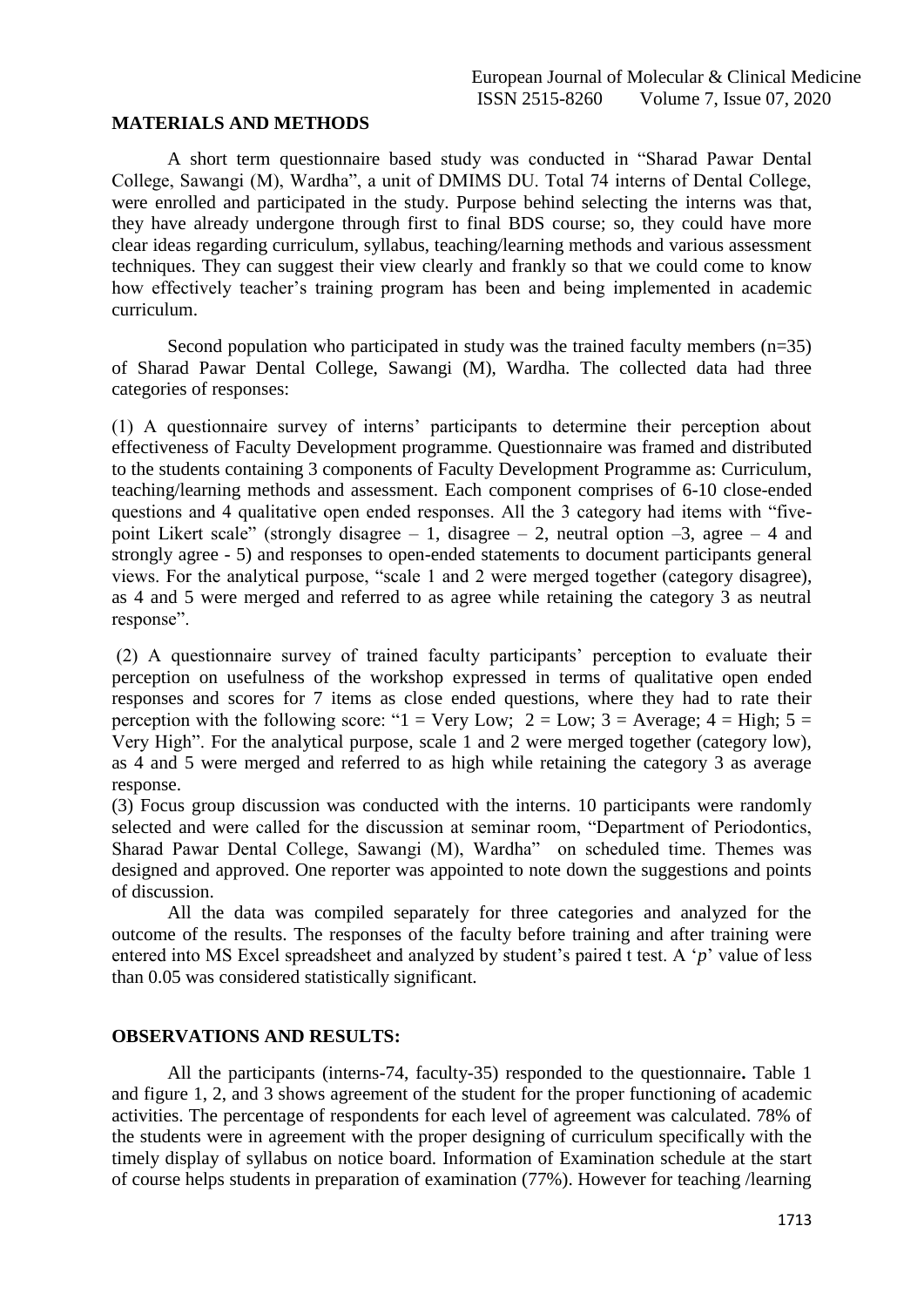#### European Journal of Molecular & Clinical Medicine ISSN 2515-8260 Volume 7, Issue 07, 2020

methods most of the students were not satisfied with the conduction of PBL and ITP. For assessment, majority of the students found it well organized. 68% of the students were satisfied with the pattern of assessment and mark distribution for theory and practical examination. 58% of the students believed that OSCE/OSPE method of assessment helped in understanding the management of patient in an entire manner. Students mentioned that there was more syllabus (IV BDS) in 2<sup>nd</sup> PCT as compared to other two PCTs in final year.

In response to open ended questions, suggestions by the participants for different items were as follows: Regarding distribution of syllabus of each subject throughout the year, students suggested that some subjects (Periodontics) needs more hours of teaching due to vast syllabus. It is difficult to study 8 subjects at once (IV BDS) therefore; there should be semester pattern in final year. Amongst didactic and non-didactic teaching-learning method, students found advantages in both of the methods of teaching. Students suggested that PBL should not be there in curriculum especially in IV BDS as it is topic specific and not possible to cover all the topics of all the subjects. To improve the conduction of activity, students suggested that Clinical picture or power point presentation should be shown with the case scenarios and the topic for PBL should be selected by the students. All the students were satisfied with the assessment pattern of university.

Table 2 and figure 4 shows the significant difference in the perception of faculty before training and after training. 100% of the faculty was confident to design curriculum for their subject after training as compared to 9% before training. 91% of the faculty became aware of different didactic and non-didactic methods of teaching after taining whereas none of them was aware before training. Training programme facilitated the faculty in making powerpoint presentation, conduction of PBL & OSCE and setting the Question Paper as per the guidelines of the University.

In general, participants were very positive about the faculty development programme (Table 2, Figure 4). In response to the open-ended questions, majority of participants expressed that such type of training is needed for developing their teaching skills as well as assessment tools alongwith the curriculum designing.

In focus group discussion, over the theme curriculum designing, students showed their satisfaction on the structure and implementation of the BDS course. Students suggested that during their internship, treatment aspect should not be restricted with the use of conventional methods/procedures only. Training should also emphasize on the use of advanced instruments and equipments for managing the patients. It was also pointed out that e-learning and videos should be inculcated as an innovative teaching-learning methods. While discussing about PBL and ITP, students were reluctant on the point that these activities should not be conducted in the Final BDS. Although these activities are beneficiary for studying, they should be conducted with separate time slot in the time table during first to third year of BDS course.

The students were very convinced with the present assessment pattern. However, they pointed out that teachers can be biased while evaluation and there may be discrepancy amongst the staff while evaluation. Therefore, the same staff shoud be appointed for the complete paper checking. Overall, students did not find any difficulty while completion of their BDS coure.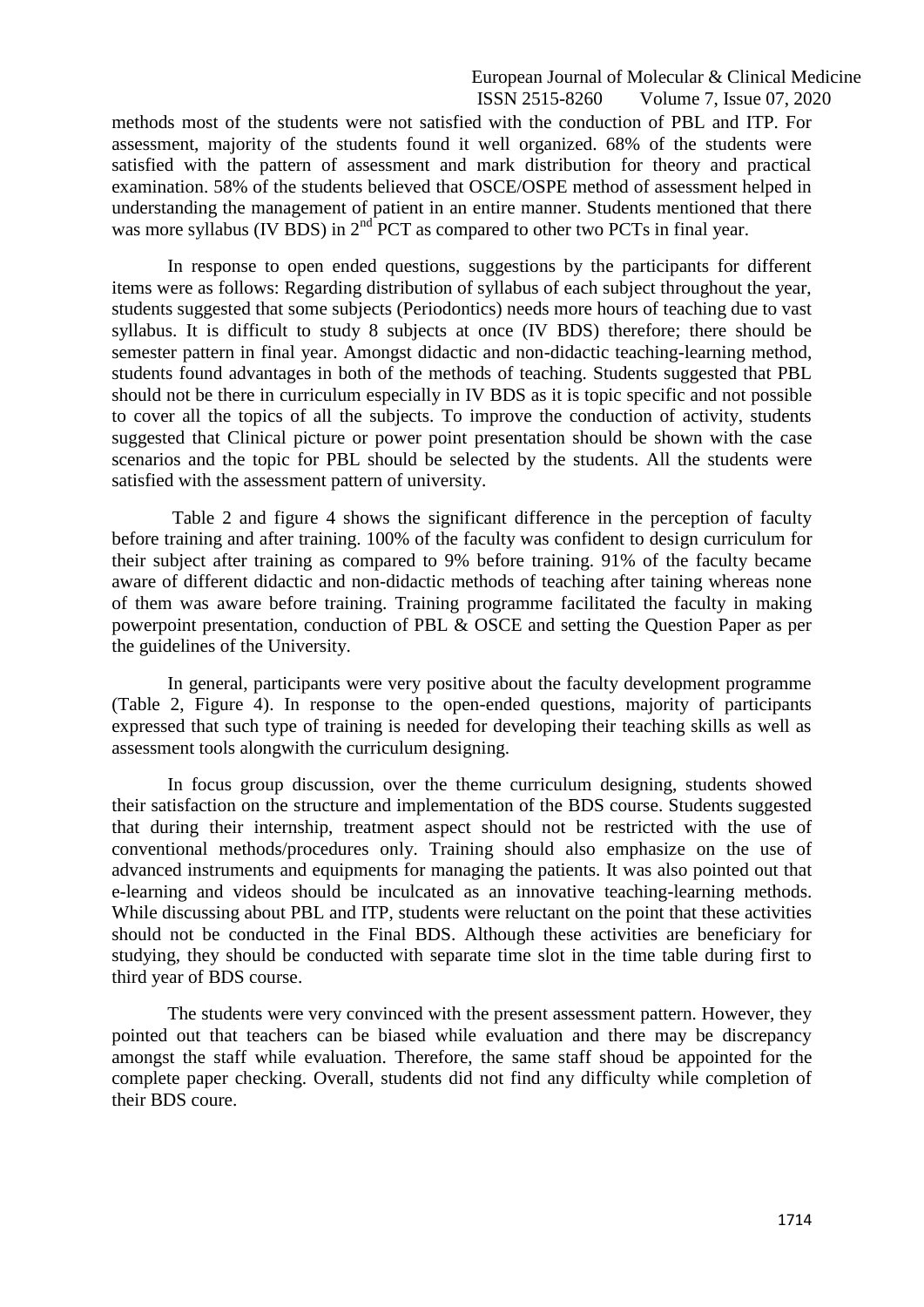#### **DISCUSSION:**

The nature of clinical instruction is controlled by educators, understudies and the educational plan out of which, the previous has gotten the least attention.<sup>4</sup> Ramilingaswami expressed that: "The issue in clinical instruction isn't the capacity of understudies to adapt yet the capacity of instructors to encourage learning".<sup>5</sup> Medical schools have been urged to underscore showing capacities while enrolling and elevating staff and to help existing staff to turn out to be better teachers.<sup>6</sup> The section level preparing of another instructor's vocation is a basic point in the educators' expert turn of events. The point of this investigation was to assess the effectiveness of faculty development program on showing strategies through its impelentation in scholastic educational plan. In the perfect circumstance when assessing training program, one ought to take an interest to have the option to see the genuine contrast between their exhibition toward the start and toward the end. The assessment in this study is progressively unobtrusive and identifies with the instructional class goals being satisfied in the quick present moment. Unmistakably, student participants feel increasingly certain and skillful toward the finish of their BDS course.

It has been set up that the mode of assessment impacts the learning style of students (assessment drives learning) and it has been indicated that medical students are defenseless to this influence.<sup>7</sup> Curriculum planning, teaching-learning methods and assessment are significant parts of the educational spiral. Generally, the aftereffect of this study shows that the training for faculty development is worthy to the trainee, i.e., trained faculty of our institution. For all inquiries a large portion of the members made steady reactions. The impression of teacher in regent to training has been important and helpful as obvious from their inputs (Table 1 and 2, Fig 1,2,3,4). Taking the reaction on assessment method or tool, participants have been able to demonstrate improvement in the utilization of OSPE, OSCE, and so on. Taking the reaction with the highest percent from agreeable to disagreeable for every item, the entire participants (100%) settled upon the training being informative and learned new things about the curriculum plan, teaching- learning and assessment methods. All the members concurred that there were adequate open doors for cooperation among the members and facilitators during the training.

Faculty members proposed for holding similar training for fortification with increment in the span for training. The findings of our study are in accordance with Baral et al  $(2011)$ 2 where they assessed the adequacy of teachers' training in assessment techniques by participants' discernment and discovered noteworthy addition in information by the participants.

#### **CONCLUSION:**

Faculty development program in medical education not just upgrade the effectiveness of teachers to design curriculum, deliver various teaching-learning methods and carry out assessment process but also indirectly benefits the students to become more confident and competent in health care profession. By and large, our outcomes affirms that the current training package is attainable, worthy and helpful for teachers with conceivable support. Be that as it may, development and impact study of such training should be assessed time to time in future.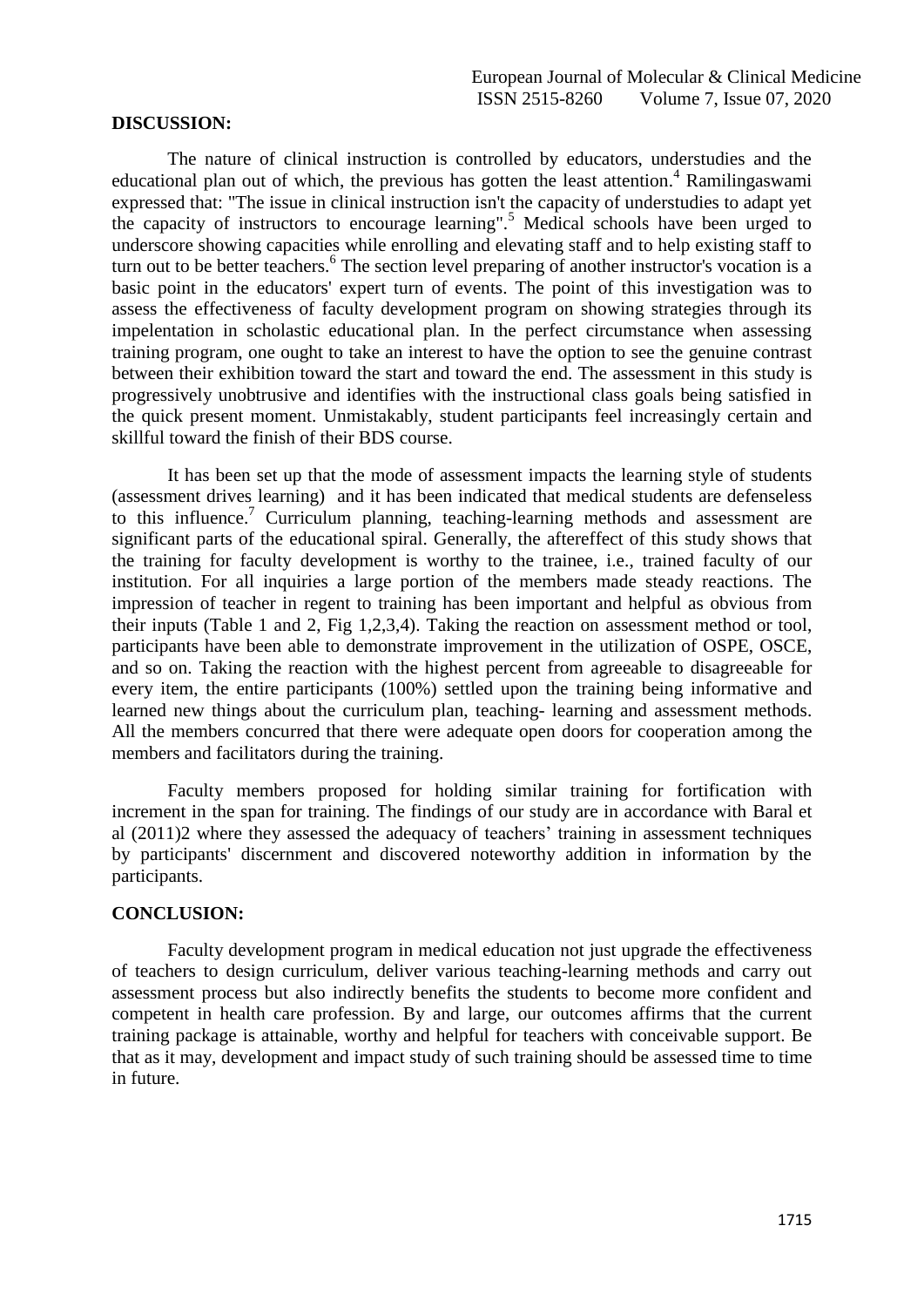| Sr.            |                                                                                                                       | <b>Lickert's Scale</b> |             |                |             |           |  |  |  |
|----------------|-----------------------------------------------------------------------------------------------------------------------|------------------------|-------------|----------------|-------------|-----------|--|--|--|
| No.            | <b>Your observations</b>                                                                                              | <b>SD</b>              | D           | N              | A           | <b>SA</b> |  |  |  |
| $\mathbf I$    | <b>CURRICULUM</b>                                                                                                     |                        |             |                |             |           |  |  |  |
|                |                                                                                                                       |                        |             |                |             |           |  |  |  |
| 1.             | Time allotted for diadactic $(1/3)$ and nondiadactic $(2/3)$                                                          |                        | 15          | 12             | 47          |           |  |  |  |
|                | teaching method is appropriate                                                                                        |                        | (20%)       | (16%)          | (64%)       |           |  |  |  |
| 2.             | I am satisfied with the fixed quota for clinical cases in                                                             |                        | 24          | 13             | 37          |           |  |  |  |
|                | each department.                                                                                                      |                        | (32%)       | (18%)          | $(50\%)$    |           |  |  |  |
| 3.             | Syllabus of each subject was displayed on notice board                                                                |                        | 8           | 8              | 58          |           |  |  |  |
|                | prior to the examination.                                                                                             |                        | (11%)       | (11%)          | (78%)       |           |  |  |  |
|                | Information of Examination schedule at the start of                                                                   |                        | 6           |                | 57          |           |  |  |  |
| 4.             | course helps us in preparation of examination.                                                                        |                        | $(8\%)$     | 11<br>(15%)    | (77%)       |           |  |  |  |
|                |                                                                                                                       |                        |             |                |             |           |  |  |  |
| 5.             | I am satisfied with the duration of preparatory leave                                                                 |                        | 21          | 13             | 41          |           |  |  |  |
|                | given before the final university exam.                                                                               |                        | (28%)       | (18%)          | (55%)       |           |  |  |  |
| 6.             | Academic audit conducted at the end of marker point                                                                   |                        | 14          | 15             | 45          |           |  |  |  |
|                | helped in evaluating and thus improving the teaching                                                                  |                        | (19%)       | (20%)          | (61%)       |           |  |  |  |
|                | process.                                                                                                              |                        |             |                |             |           |  |  |  |
| $\mathbf{I}$   | <b>TEACHING / LEARNING METHOD</b>                                                                                     |                        |             |                |             |           |  |  |  |
| $\mathbf{1}$   | In understanding a particular topic, didactic lectures are                                                            |                        | 17          | 12             | 45          |           |  |  |  |
| $\overline{2}$ | more useful than non-didactic method (PBL, Tutorials).                                                                |                        | (23%)       | (16%)<br>23    | (61%)<br>28 |           |  |  |  |
|                | I had a better understanding of diagnosis and treatment<br>planning by PBL/CBL method than didactic method.           |                        | 23<br>(31%) | (31%)          | (38%)       |           |  |  |  |
| $\overline{3}$ | Teaching-Learning by PBL/CBL method encouraged                                                                        |                        | 21          | 20             | 33          |           |  |  |  |
|                | student participation more as compared to traditional                                                                 |                        | (28%)       | (27%)<br>(45%) |             |           |  |  |  |
|                | method.                                                                                                               |                        |             |                |             |           |  |  |  |
| $\overline{4}$ | Integrated teaching programme provides link of topics                                                                 |                        | 19          | 11             | 44          |           |  |  |  |
|                | to other subjects also (mainly clinical)                                                                              |                        | (26%)       | (15%)          | (59%)       |           |  |  |  |
| 5              | During PBL sessions, tutor guidance was helpful                                                                       |                        | 17<br>(23%) | 20<br>(27%)    | 37<br>(50%) |           |  |  |  |
| 6              | PBL/ITP helped me in preparing the final university                                                                   |                        | 27          | 24             | 23          |           |  |  |  |
|                | examination                                                                                                           |                        | (36%)       | (32%)          | (31%)       |           |  |  |  |
| $\tau$         | PBL method stimulated me to carry out more literature                                                                 |                        | 24          | 27             | 23          |           |  |  |  |
|                | search.                                                                                                               |                        | (32%)       | (36%)          | (31%)       |           |  |  |  |
| 8.             | The way didactic and non-didactic classes were taught,                                                                |                        | 20          | 26             | 28          |           |  |  |  |
|                | encouraged me to attend more classes in future                                                                        |                        | (27%)       | (35%)          | (38%)       |           |  |  |  |
| 9.             | I feel that there should be a judicious mixture of didactic<br>lecture and PBL sessions for a better understanding of |                        | 19<br>(26%) | 16<br>(22%)    | 39<br>(53%) |           |  |  |  |
|                | particular subject and associated clinical cases.                                                                     |                        |             |                |             |           |  |  |  |
| Ш              | <b>ASSSESSMENT</b>                                                                                                    |                        |             |                |             |           |  |  |  |
| 1.             | I am satisfied with the mark distribution for theory,                                                                 |                        | 13          | 11             | 50          |           |  |  |  |
|                | practicals/clinical and internal assessment examination.                                                              |                        | (18%)       | (15%)          | (68%)       |           |  |  |  |
| 2.             | I am satisfied with the percentage of marks allotted for                                                              |                        | 25          | 13             | 36          |           |  |  |  |
|                | attendance in internal assessment exam                                                                                |                        | (34%)       | (18%)          | (49%)       |           |  |  |  |
| 3.             | I am satisfied with the pattern of assessment of theory                                                               |                        | 12          | 12             | 50          |           |  |  |  |

# **Table 1. Questionnaire distributed to the students**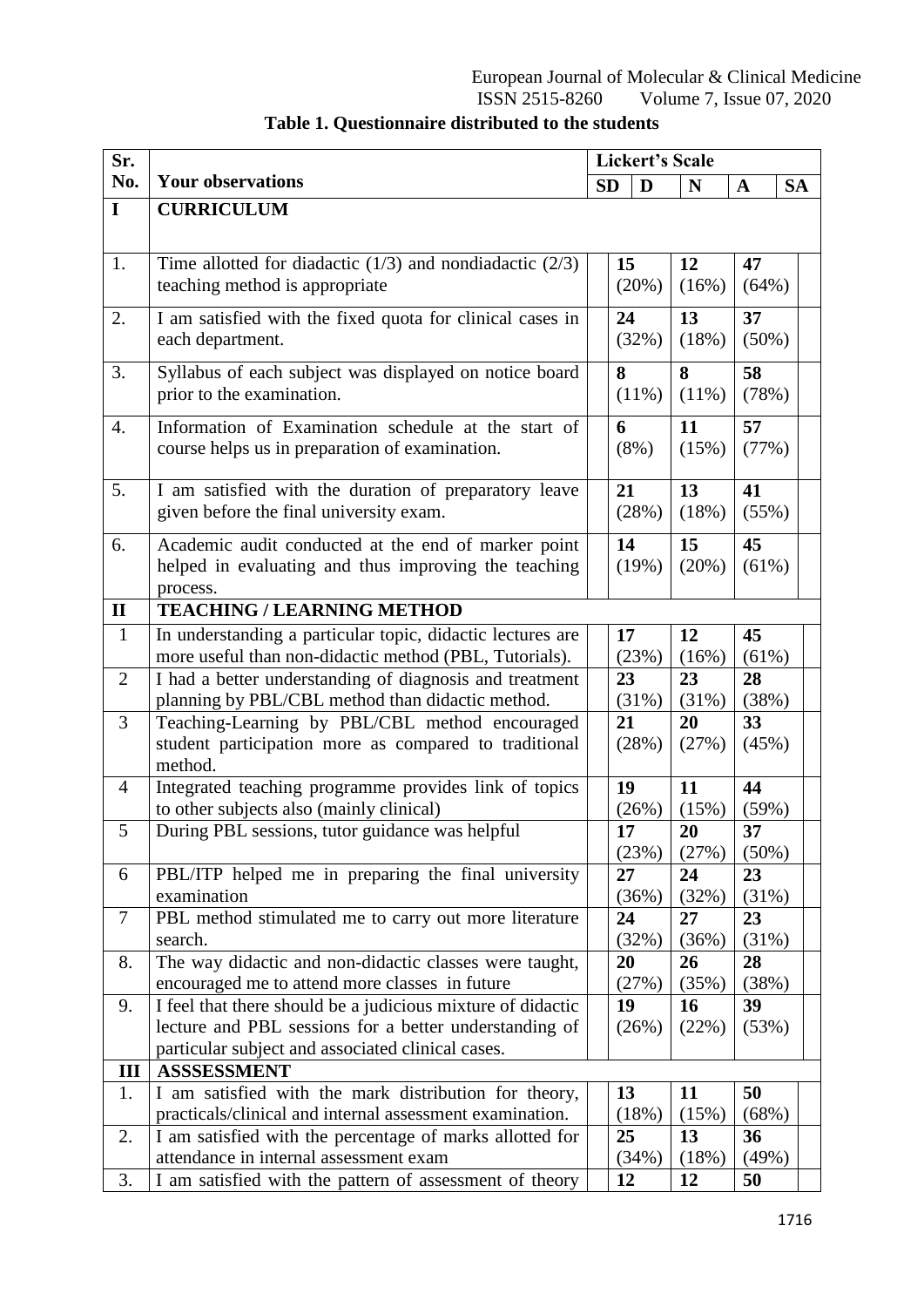European Journal of Molecular & Clinical Medicine ISSN 2515-8260 Volume 7, Issue 07, 2020

|    | and practical examination.                                |  | $(16\%)$ | (16%)    | (68%) |  |  |
|----|-----------------------------------------------------------|--|----------|----------|-------|--|--|
|    | I think the time allotted for clinical examination during |  | 15       | 18       | 41    |  |  |
|    | University exam is sufficient.                            |  | (20%)    | (24%)    | (55%) |  |  |
|    | clinical<br>I believe that treating patient during        |  |          | 13       | 53    |  |  |
|    | examination is a better tool of assessment.               |  | $(11\%)$ | (18%)    | (71%) |  |  |
| 6. | OSCE/OSPE method of assessment helped us in               |  | 11       | 20       | 43    |  |  |
|    | understanding the management of patient in an entire      |  | (15%)    | $(27\%)$ | (58%) |  |  |
|    | manner.                                                   |  |          |          |       |  |  |

**Figure 1.**

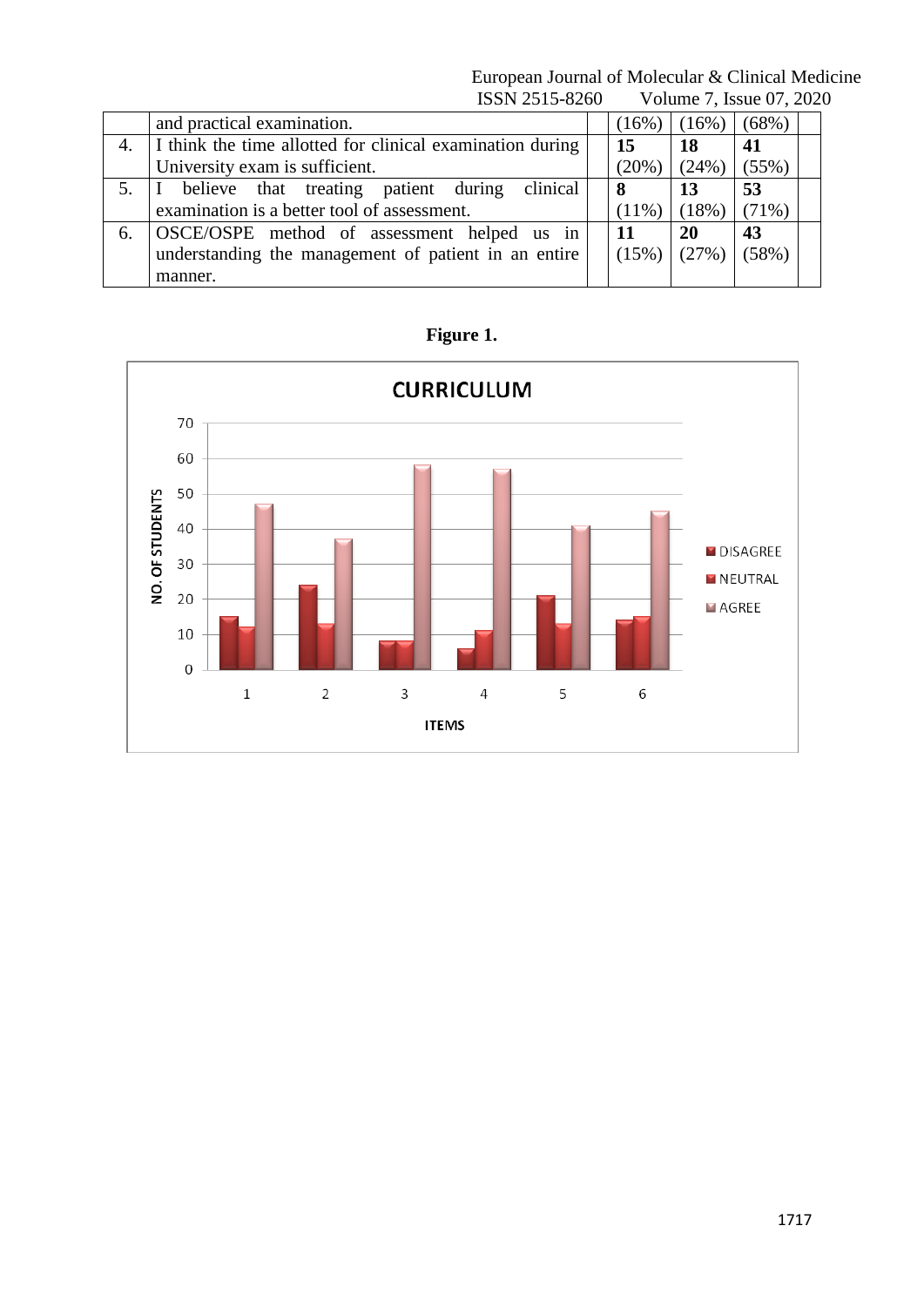



# **Figure 3.**

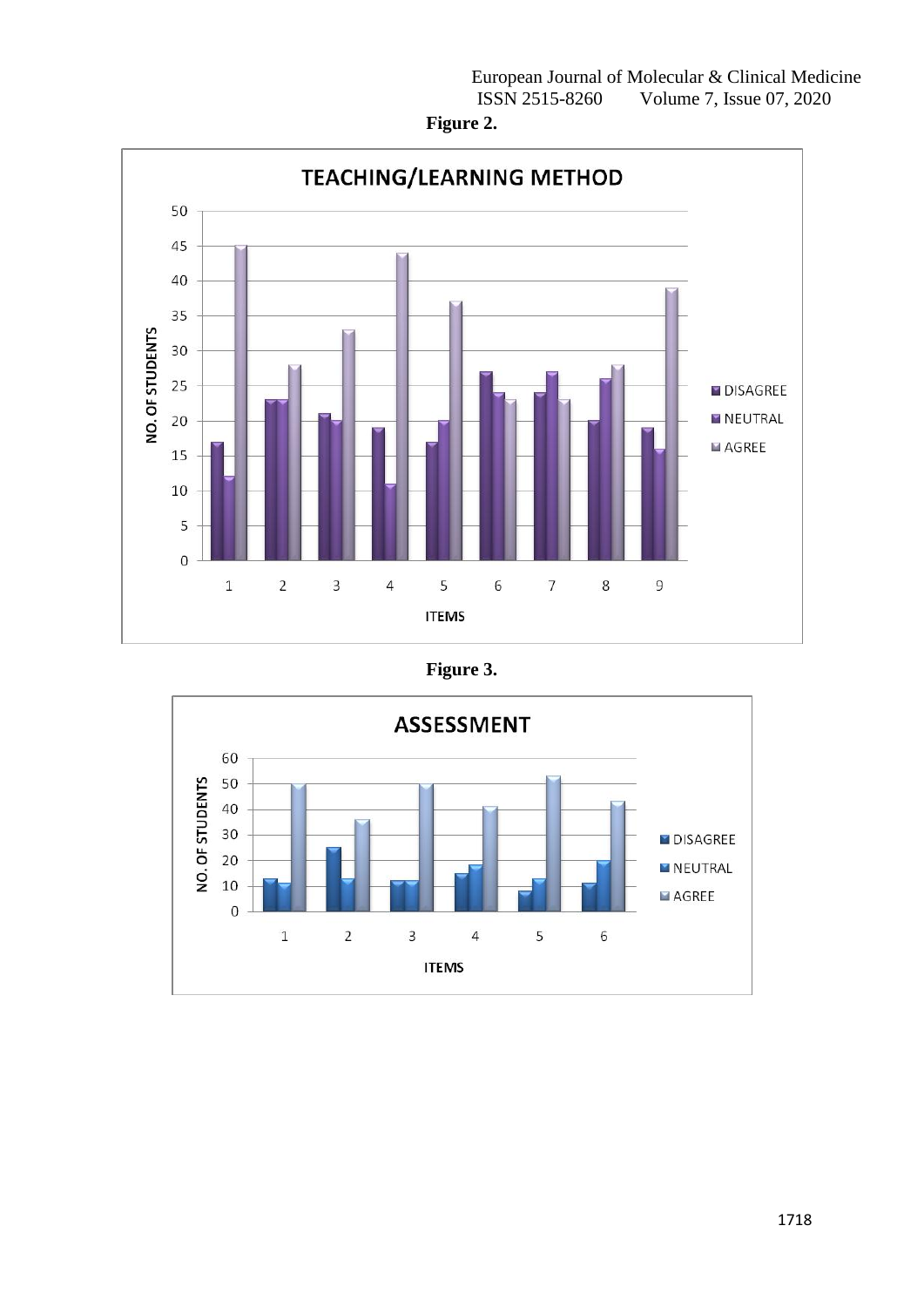European Journal of Molecular & Clinical Medicine<br>ISSN 2515-8260 Volume 7, Issue 07, 2020 Volume 7, Issue 07, 2020

| <b>Before Training</b> |                |                         |                         |   |                                                                                                                    | <b>After Training</b> |                         |                  |                 |   |  |
|------------------------|----------------|-------------------------|-------------------------|---|--------------------------------------------------------------------------------------------------------------------|-----------------------|-------------------------|------------------|-----------------|---|--|
| 1                      | $\overline{2}$ | 3                       | $\overline{4}$          | 5 | <b>Items</b>                                                                                                       |                       | $\overline{2}$          | 3                | $\overline{4}$  | 5 |  |
|                        | 8<br>(73%)     | $\overline{2}$<br>(18%) | 1<br>$(9\%)$            |   | I can design curriculum for<br>my subject                                                                          |                       | $\overline{0}$          | $\boldsymbol{0}$ | 11<br>$(100\%)$ |   |  |
|                        | 8<br>(73%)     | 3<br>(27%)              | $\overline{0}$          |   | My awareness regarding<br>different didactic and non-<br>didactic<br>methods<br>of<br>teaching                     |                       | $\overline{0}$          | 1<br>$(9\%)$     | $10(91\%)$      |   |  |
|                        | 5<br>(45%)     | 3<br>(27%)              | 3<br>(27%)              |   | I can prepare and optimally<br>utilize<br>the<br>powerpoint<br>presentation                                        |                       | $\overline{0}$          | 1<br>$(9\%)$     | $10(91\%)$      |   |  |
|                        | 9<br>(82%)     | 1<br>$(9\%)$            | 1<br>$(9\%)$            |   | My ability to conduct PBL                                                                                          |                       | $\mathbf{1}$<br>$(9\%)$ | $\theta$         | $10(91\%)$      |   |  |
|                        | 5<br>(45%)     | 6<br>(55%)              | $\overline{0}$          |   | $\mathbf{I}$<br>have<br>better<br>a<br>understanding<br>of<br>the<br>opportunities and limitation<br>of assessment |                       | $\overline{0}$          | 1<br>$(9\%)$     | $10(91\%)$      |   |  |
|                        | 10<br>$(91\%)$ | $\theta$                | 1<br>$(9\%)$            |   | <b>OSCE</b><br>conduct<br>I<br>can<br>properly                                                                     |                       | $\overline{0}$          | $\overline{0}$   | $11(100\%)$     |   |  |
|                        | 5<br>(45%)     | $\overline{4}$<br>(36%) | $\overline{2}$<br>(18%) |   | I can set Question Paper as<br>guidelines<br>the<br>of<br>per<br>University                                        |                       | $\mathbf{0}$            | $\theta$         | $11(100\%)$     |   |  |

# **Figure 4.**